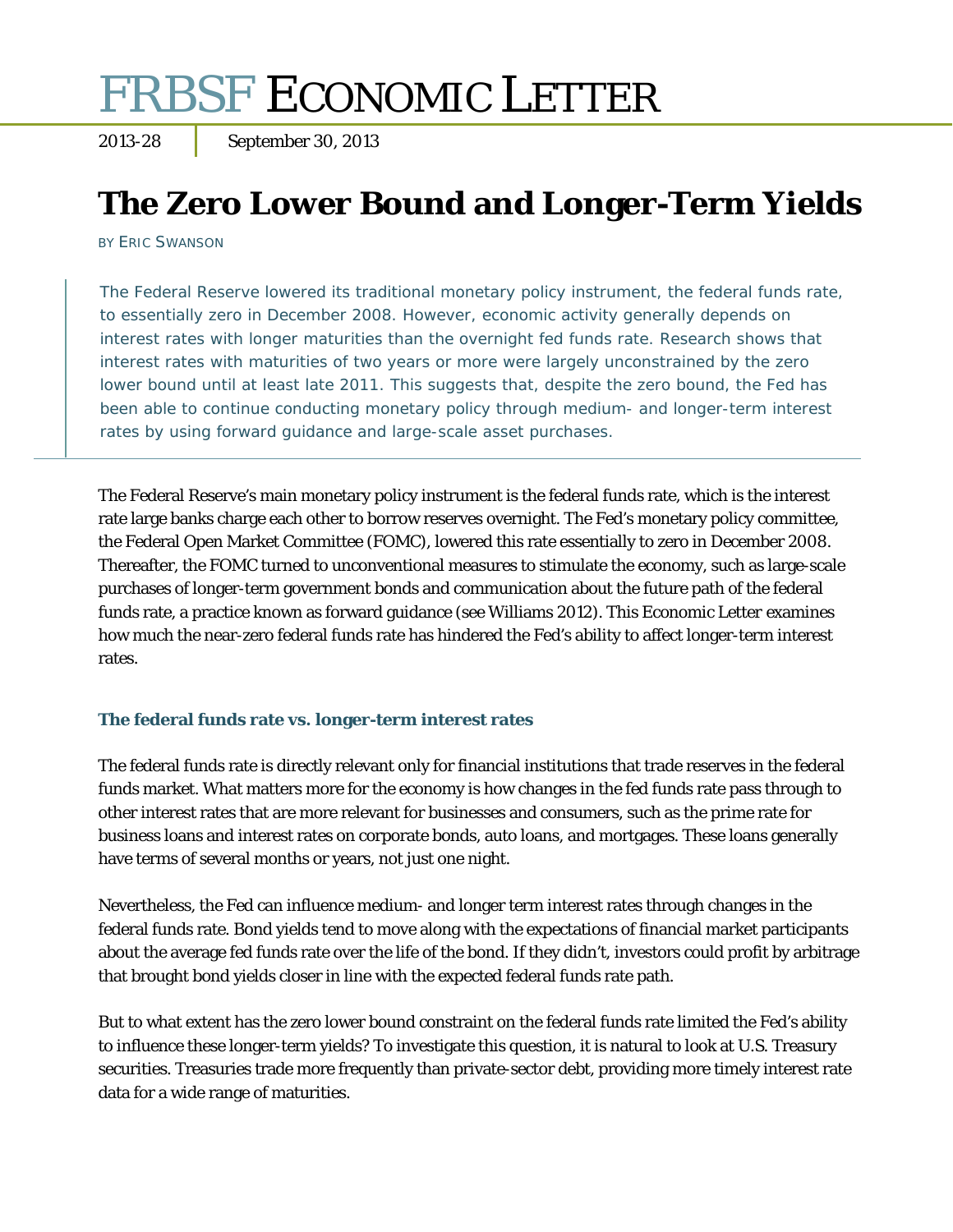#### **The sensitivity of Treasury yields to economic news**

In Swanson and Williams (2013), we demonstrate a new way to measure how much the zero lower bound constrains Treasury securities of any maturity. We look at how Treasury securities of different maturities respond to major macroeconomic announcements, such as reports on U.S. employment, gross domestic product, or consumer price inflation. These announcements have important implications for the U.S. economy and future monetary policy, and thus tend to move interest rates of all maturities.

In particular, we estimate the time-varying sensitivity of a given Treasury yield to major macroeconomic announcements relative to a benchmark period when the zero lower bound was not a concern, taken to be 1990–2000. If a particular Treasury yield responds to news today by just as much as it did in the 1990s, then we would say that Treasury yield is unconstrained by the zero lower bound. Alternatively, if a given Treasury yield used to respond to macroeconomic announcements in the 1990s, but no longer responds to those announcements today, then we would say that Treasury yield is completely constrained by the zero bound. A yield could also be partially constrained, that is, respond to news significantly less than normal. This statistical approach provides a rigorous test of whether any given yield is constrained by the zero lower bound and a quantitative measure of how much that yield is constrained.

Figures 1 through 3 plot the results of this analysis for three-month, two-year, and 10-year Treasury securities, respectively. The solid blue lines show estimates of how sensitive the particular Treasury yield was to news in recent years, compared with the yield's average sensitivity in the 1990s. Periods when the blue line is close to the horizontal line at 1 in these figures represent times when that Treasury yield responded fairly normally. Alternatively, periods when the blue line is close to the horizontal line at 0 represent times when that Treasury yield was largely or completely unresponsive to news. The range of uncertainty around the yield estimates is shown by the dotted lines above and below the blue lines.

In each figure, periods when the estimated Treasury yield sensitivity is significantly less than 1, that is, significantly less than normal, are shaded yellow. If the estimated Treasury sensitivity is not significantly greater than 0, that region is shaded red. Thus, yellow shaded regions represent periods when the Treasury yield was partially, but not completely, unresponsive to news, while red shaded regions are periods when the yield was essentially insensitive to news.

Figure 1 shows that the three-month Treasury yield varied from highly unresponsive to more than normally responsive to macroeconomic news between 2001 and 2012. From the spring of 2009 through the end of 2012, the yield was either partially or completely insensitive to news. It is natural to interpret this insensitivity as stemming from the zero lower bound, since the federal funds rate and three-month Treasury yields were both essentially zero from December 2008 through the end of our sample. Thus, our analysis finds that the zero

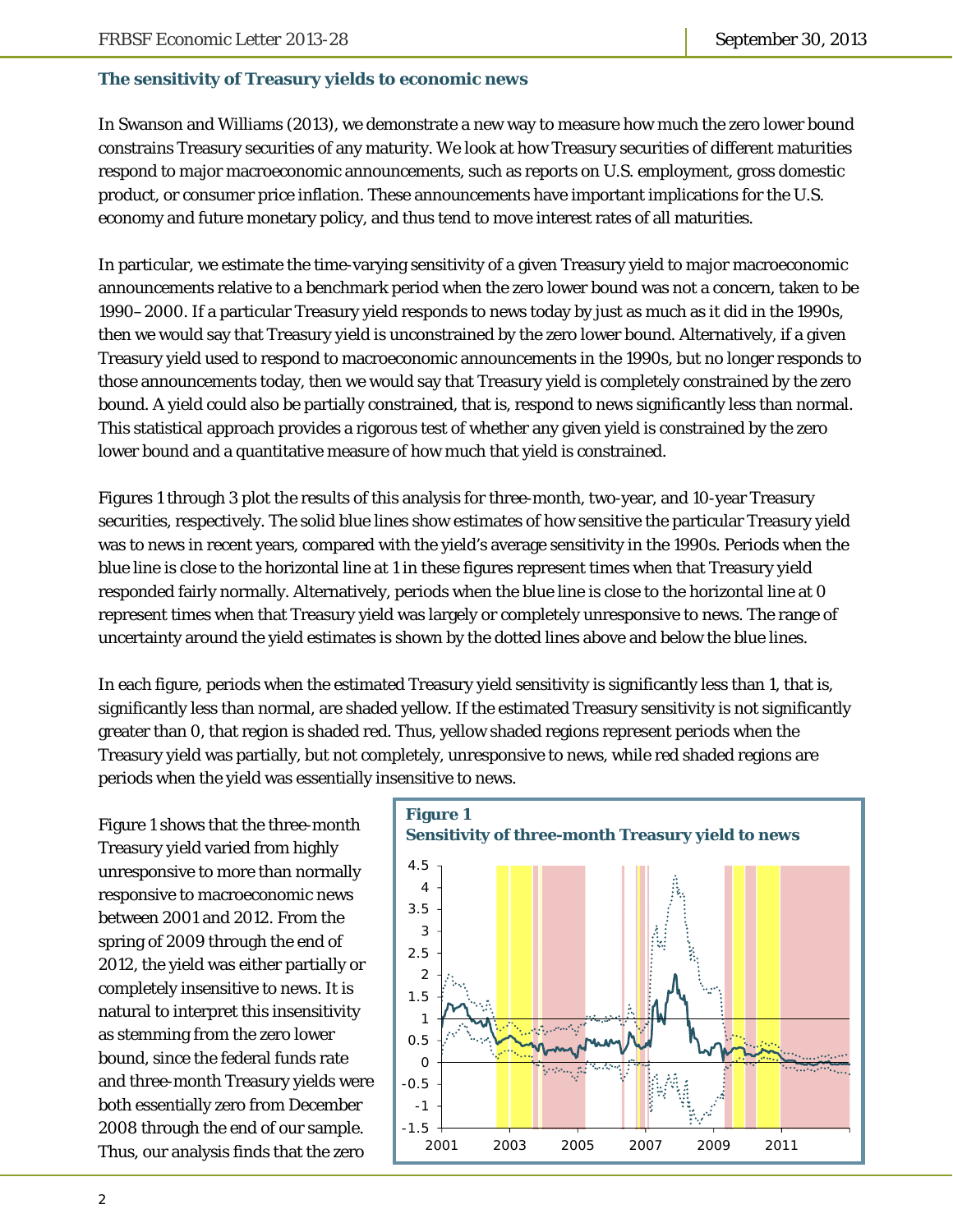lower bound substantially constrained Treasury yields at the shortest end of the yield curve from the spring of 2009 onward, as one would expect.

What is perhaps more surprising in Figure 1 is that the three-month Treasury yield was also partially or completely insensitive to news in 2003 and 2004, a period when the federal funds rate target and threemonth Treasury yield never fell below 1%. However, the Fed had lowered the fed funds rate to 1% in June 2003. At the time, a fed funds rate below 1% was considered disruptive to markets (see Bernanke and Reinhart 2004). So, rather than lowering the rate any further, the FOMC switched to a policy of managing the public's expectations for monetary policy through language used in FOMC statements and other communications. Thus, even though the fed funds rate was not at the zero lower bound, the three-month Treasury yield behaved as if it were constrained by a floor of 1%. The fact that the empirical method in

Swanson and Williams (2013) picks up this monetary policy constraint is noteworthy.

Figure 2 shows that the two-year Treasury yield's sensitivity to news was less attenuated than that of the three-month yield. For example, in 2003–04, the two-year yield closely followed its normal tendency in response to news, implying that it was relatively unaffected by the FOMC's implicit lower bound of about 1%. Thus, it is reasonable to conclude that monetary policy's effectiveness on the two-year Treasury yield was essentially normal in 2003–04.

The biggest surprise in Figure 2 is how late and how little the zero bound appears to have constrained the twoyear Treasury yield after 2008. Only beginning in 2011 did yields of this maturity become significantly less sensitive than normal to news. Even then, they continued being partially responsive until late 2012. Thus, to the extent that the Fed can influence monetary policy expectations over a two-year horizon, the implication is that monetary policy was about as effective as usual until at least late 2011.





Results for the 10-year Treasury yield, shown in Figure 3, are also remarkable. The sensitivity of the 10 year yield to news was never significantly less than normal over this period. Even in late 2011 and 2012,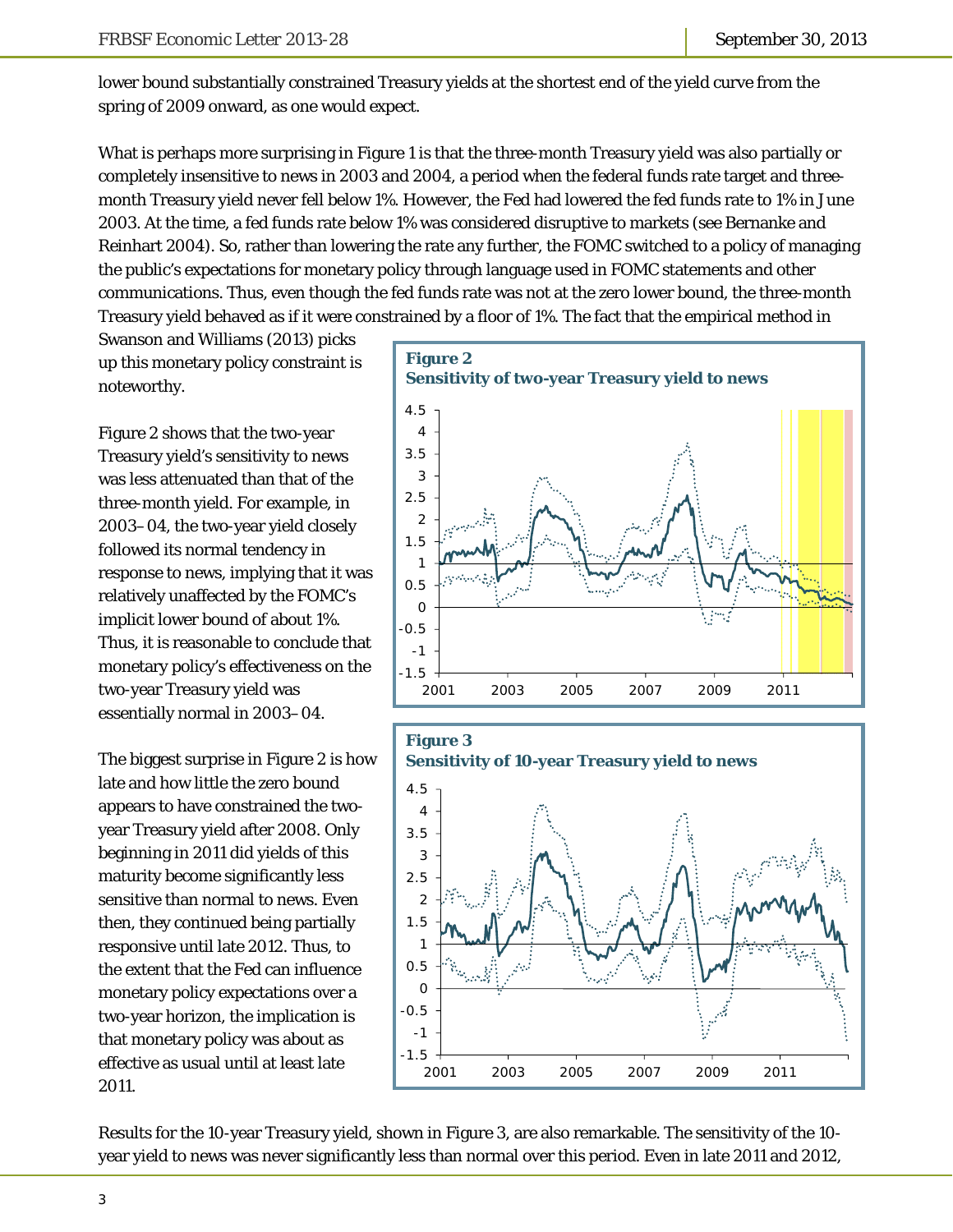when medium-term Treasury yields were more constrained, long-term yields remained largely unaffected by the zero lower bound, except possibly in the last few weeks of 2012, when the 10-year yield's sensitivity did fall appreciably below normal.

# **Implications of sensitivity**

The results in Figures 1 to 3 suggest that monetary policy was less constrained by the zero lower bound between 2009 and 2012 than is often recognized. Even though the zero bound severely constrained very short-term interest rates throughout this period, two-year Treasury yields do not appear to have been significantly affected until late 2011, and 10-year Treasury yields remained almost unaffected. Thus, there was still significant room for monetary policy to affect yields and the economy through the end of 2012. Indeed, on several occasions during this period, the FOMC was able to use forward guidance and largescale asset purchases to push down medium- and longer-term Treasury yields by as much as 0.20 percentage point (see Gagnon et al. 2011 and Williams 2011). In normal times, it would take a federal funds rate cut of about 0.75 to 1 percentage point to produce a decline in medium- and longer-term yields of this magnitude (see Williams 2012 and Gürkaynak, Sack, and Swanson 2005).

These results also have interesting implications for fiscal policy. If monetary policy is constrained by the zero lower bound, then fiscal policy is generally more powerful because monetary policy and interest rates won't respond to changes in fiscal policy. In other words, at the zero lower bound, interest rates will not "crowd out" the effects of fiscal policy (see Woodford 2011 and Christiano, Eichenbaum, and Rebelo 2012). The results presented here suggest that longer-term interest rates—which matter more for privatesector spending—were not significantly constrained by the zero lower bound until at least late 2011. So it's unlikely that the effects of fiscal policy were much greater than normal before then.

#### **Conclusion**

The zero lower bound has substantially constrained the federal funds rate, the Federal Reserve's traditional monetary policy instrument, since December 2008. However medium- and longer-term interest rates have been much less affected. To the extent that the Fed can affect these longer-term interest rates through forward guidance and large-scale purchases of longer-term bonds, the zero lower bound appears not to have constrained monetary policy as much as is sometimes believed.

*[Eric Swanson i](http://www.frbsf.org/economic-research/economists/eric-swanson/)s a senior research advisor in the Economic Research Department of the Federal Reserve Bank of San Francisco.* 

#### **References**

- Bernanke, Ben S., and Vincent R. Reinhart. 2004. "Conducting Monetary Policy at Very Low Short-Term Interest Rates." *American Economic Review* 94(2), pp. 85–90.
- Christiano, Lawrence, Martin Eichenbaum, and Sergio Rebelo. 2011. "When Is the Government Spending Multiplier Large?" *Journal of Political Economy* 119(1), pp. 78–121.
- Gagnon, Joseph, Matthew Raskin, Julie Remache, and Brian Sack. 2011. "The Financial Market Effects of the Federal Reserve's Large-Scale Asset Purchases." *International Journal of Central Banking* 7(1), pp. 3–43. http://www.ijcb.org/journal/ijcb11q1a1.htm
- Gürkaynak, Refet S., Brian Sack, and Eric T. Swanson. 2005. "Do Actions Speak Louder Than Words? The Response of Asset Prices to Monetary Policy Actions and Statements." *International Journal of Central Banking* 1(1), 55- 93. http://www.ijcb.org/journal/ijcb05q2a2.htm